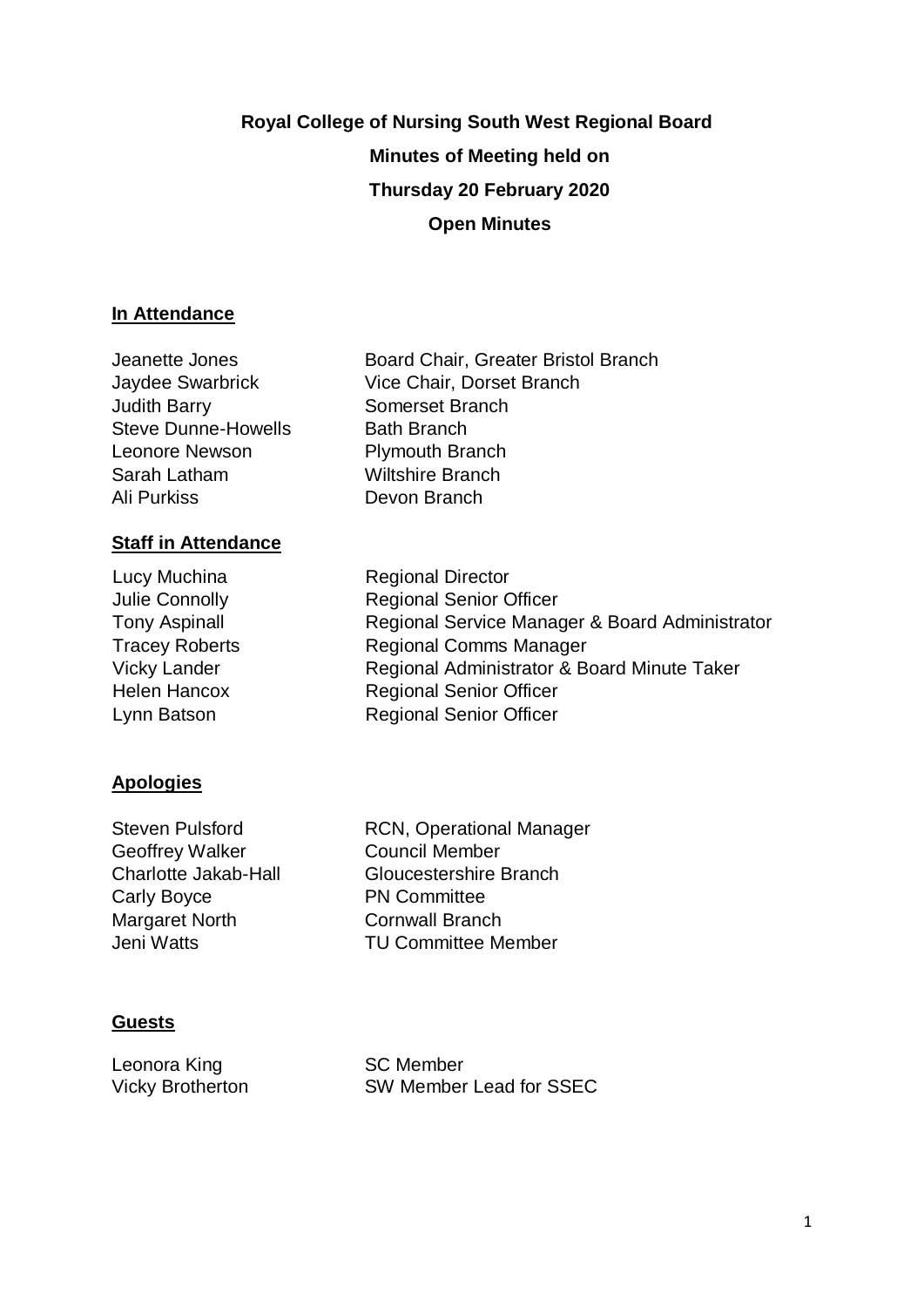| Item 1. | Welcome & apologies for absence:                                                                                                                                                                                                                                                                                                                                                                                                                          |
|---------|-----------------------------------------------------------------------------------------------------------------------------------------------------------------------------------------------------------------------------------------------------------------------------------------------------------------------------------------------------------------------------------------------------------------------------------------------------------|
|         | Jeanette Jones welcomed everyone to the open meeting at<br>$\bullet$<br>the Exeter Office In addition, welcomed Lucy Muchina the<br>recently appointed South West Regional Director.<br>Apologies noted from Carly Boyce, Geoffrey Walker, Charlotte<br>$\bullet$<br>Jakab-Hall, Steven Pulsford, Jeni Watts, and Margaret North<br>Sarah Latham will need to leave the afternoon session part<br>way through.<br>Jeanette Jones updated on housekeeping. |
| Item 2. | Minutes and actions from the previous meeting:                                                                                                                                                                                                                                                                                                                                                                                                            |
|         | 2.1 To agree accuracy of the minutes - All name spellings / typos<br>raised have been amended. Remaining minutes agreed.                                                                                                                                                                                                                                                                                                                                  |
|         | 2.2 To review the actions from the last meeting $-$ All actions were<br>agreed, updated and closed.                                                                                                                                                                                                                                                                                                                                                       |
|         | 2.3 Matters arising not covered by the Agenda - None                                                                                                                                                                                                                                                                                                                                                                                                      |
| Item 3. | Key messages from closed session of the board meeting:                                                                                                                                                                                                                                                                                                                                                                                                    |
|         | 1. The Board completed and agreed the South West Regional<br>Board report to council.                                                                                                                                                                                                                                                                                                                                                                     |
|         | 2. Julie Connolly, Senior Regional Officer RCN South West<br>Office, presented the diversity and inclusion South West action<br>plan for 2020. Julie is populating this with events that are<br>planned throughout this year in addition to the set events<br>already scheduled throughout the region.<br>Any future branch events planned for 2020 to be forwarded to<br>Julie to add to the plan.                                                       |
|         | 3. The branch funding/budgets for 2020 were proposed and<br>agreed for 2020. All branch officers have been informed of the<br>budgets for this year and the Regional Service Manager Tony<br>Aspinall will liaise throughout the year with branch Treasurers<br>on how the Branch is to budget.                                                                                                                                                           |
|         | 4. South West Regional Board Chair and Vice-Chair to request<br>council member Geoffrey Walker raise the South West<br>Board's concern over no response to board member for<br>information requested on supply inclusion badges/lanyards for<br>all RCN members from the RCN Diversity and Inclusion Lead.                                                                                                                                                |
|         | 5. Board agreed £555 funding to support South West students<br>attending a nursing debate in Manchester. Leonora King,<br>South West Student Lead to feedback to the Board on                                                                                                                                                                                                                                                                             |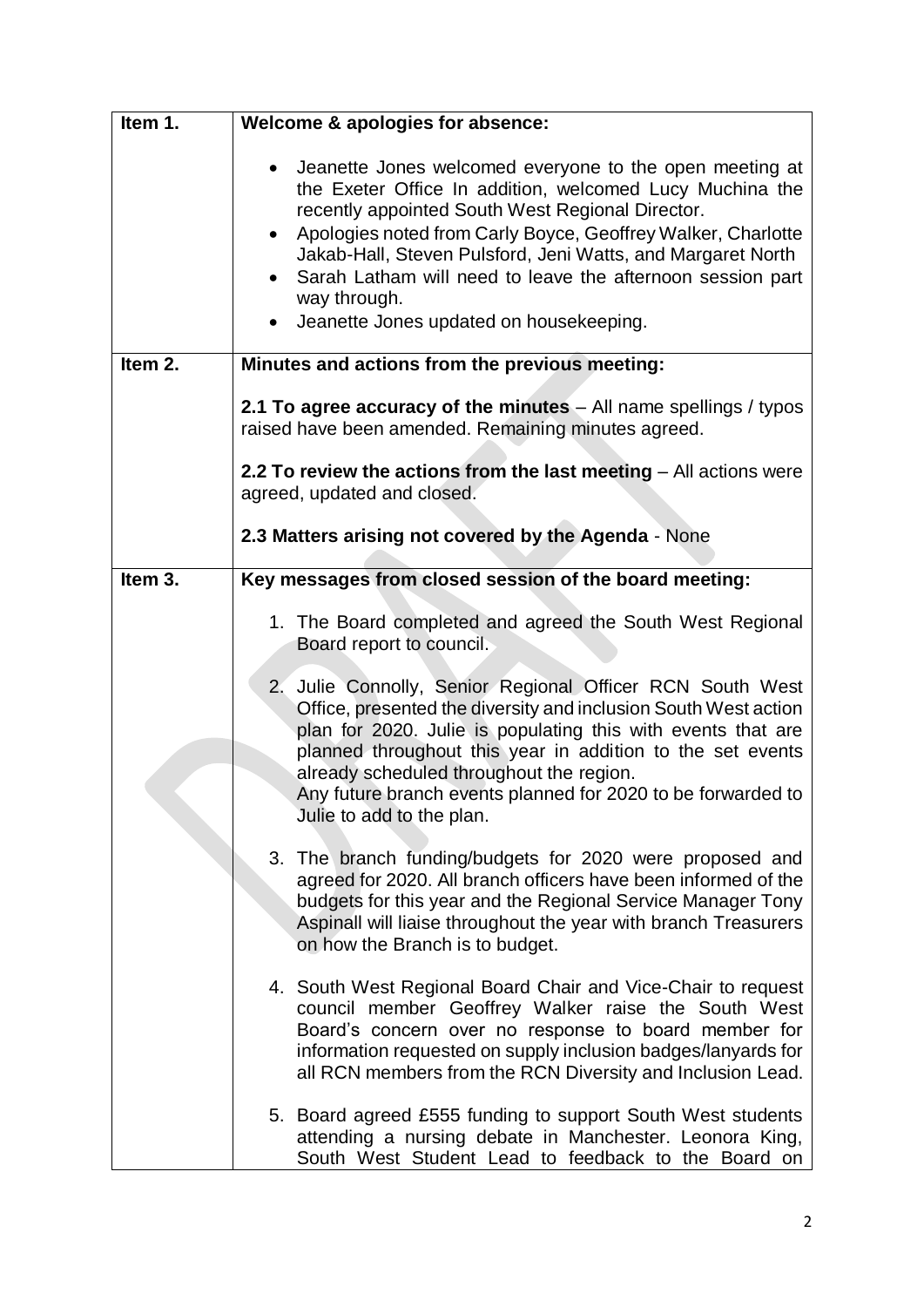|         | outcomes and how this links in with our Staffing for Safe and<br>Effective Care campaign.                                                                                                                                                                                                                                                                                                                                                                                                                                                                                                                                                                                                                                                                                                                                                                                                                                                                                                                                                                                         |
|---------|-----------------------------------------------------------------------------------------------------------------------------------------------------------------------------------------------------------------------------------------------------------------------------------------------------------------------------------------------------------------------------------------------------------------------------------------------------------------------------------------------------------------------------------------------------------------------------------------------------------------------------------------------------------------------------------------------------------------------------------------------------------------------------------------------------------------------------------------------------------------------------------------------------------------------------------------------------------------------------------------------------------------------------------------------------------------------------------|
|         | 6. Positive feedback from our members to local representatives<br>to be forwarded by the representative/steward to Tony<br>Aspinall, Regional Service Manager, so this can be recorded<br>on the Client Relationship Management system (CRM) to<br>recognise support given.                                                                                                                                                                                                                                                                                                                                                                                                                                                                                                                                                                                                                                                                                                                                                                                                       |
| Item 4. | <b>Items to declare under Any Other Business</b>                                                                                                                                                                                                                                                                                                                                                                                                                                                                                                                                                                                                                                                                                                                                                                                                                                                                                                                                                                                                                                  |
|         | 1. Vicky Brotherton - New iPads for reps.<br>2. Leonore Newson – Immigration impacts and restraints for the<br>nursing workforce.                                                                                                                                                                                                                                                                                                                                                                                                                                                                                                                                                                                                                                                                                                                                                                                                                                                                                                                                                 |
| Item 5. | <b>Decision and Discussion Items</b>                                                                                                                                                                                                                                                                                                                                                                                                                                                                                                                                                                                                                                                                                                                                                                                                                                                                                                                                                                                                                                              |
|         | 5.1 CPD Money for Nurses – Lynn Batson raised the possible issues<br>surrounding the allocated funds of £1,000 per nurse, every three<br>years for training purposes, and where this might be used.<br>Government need to confirm the criteria of what training the<br>money can be used against.<br>Guidance from NHS England is needed.<br>$\bullet$<br>Will the funds go direct to the course providers?<br>There is a strong need for a national clarification on how<br>funding should be allocated and spent.<br>Lynn Batson asked the board to be alongside staff sides<br>asking for early conversations and feedback on opinions.<br>Helen Hancox raised that Livewell received a gender for<br>change pay award. However, NHS England Director of<br>Nursing is not allowing the £1,000 funding for Livewell,<br>therefore the funding not being implemented equally.<br>This possibly needs to be addressed from the RCN as a<br>College from the top of the Nursing, Policy and Practice<br>Department to relay a clear voice and stance to members and<br>employers. |
|         | <b>ACTION:</b> Jeanette Jones and Jaydee Swarbrick to approach RCN<br>Director of Nursing Susan Masters for a policy statement for the use<br>of the funding for nurse CPD.                                                                                                                                                                                                                                                                                                                                                                                                                                                                                                                                                                                                                                                                                                                                                                                                                                                                                                       |
| Item 6. | <b>Consultation Items</b>                                                                                                                                                                                                                                                                                                                                                                                                                                                                                                                                                                                                                                                                                                                                                                                                                                                                                                                                                                                                                                                         |
|         | 6.1 Member consultation on the AGM. Tony Aspinall updated the<br>board that consultation papers and asked the group review and<br>feedback.                                                                                                                                                                                                                                                                                                                                                                                                                                                                                                                                                                                                                                                                                                                                                                                                                                                                                                                                       |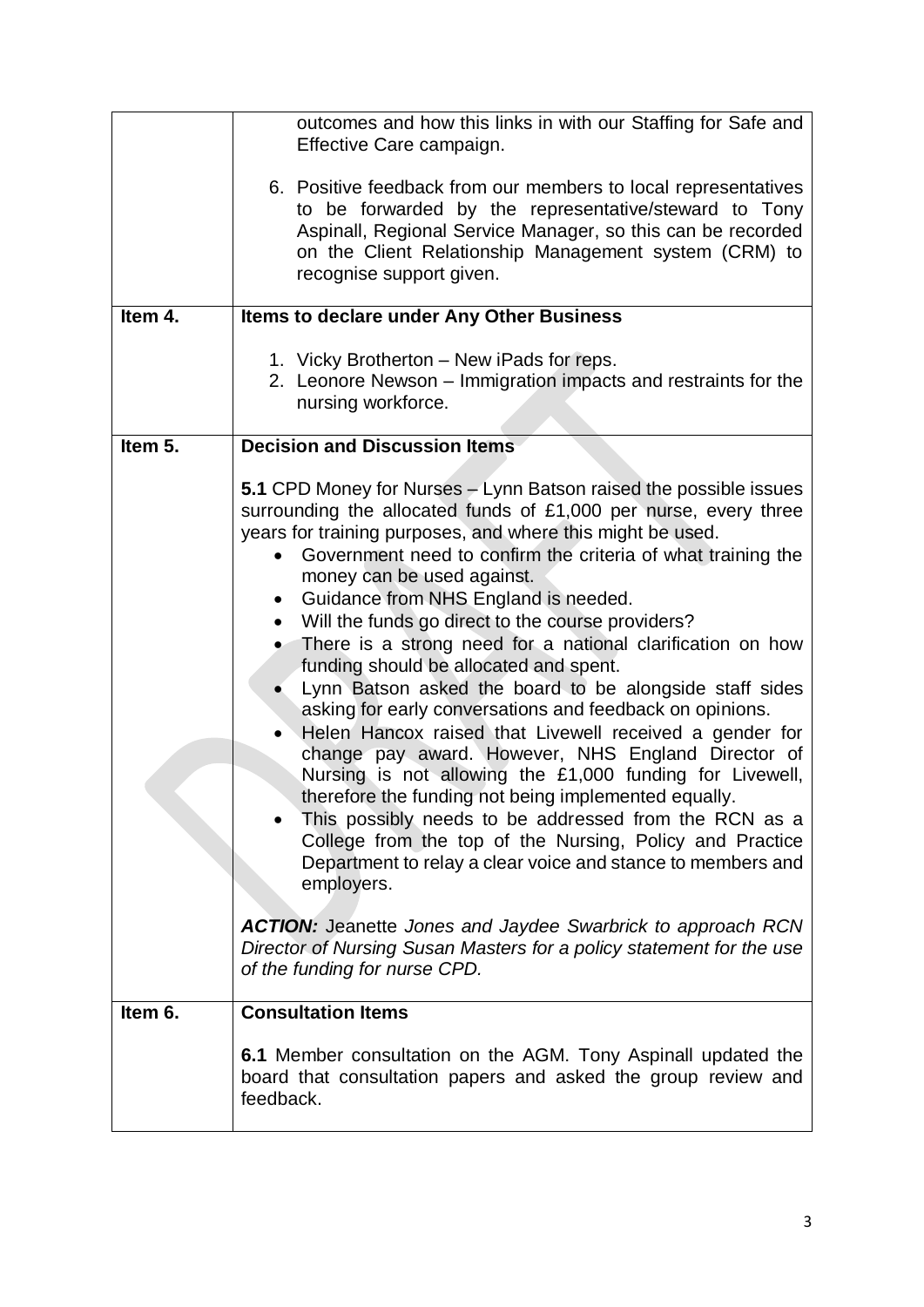|         | Historically AGM was poor attendance in London; and<br>therefore decided to move to Congress. However due to the            |
|---------|-----------------------------------------------------------------------------------------------------------------------------|
|         | AGM at Congress 2019 this is being re-evaluated.                                                                            |
|         | • Tony asked the board for their vote if the AGM should remain<br>at Congress or return to HQ.                              |
|         | Leonore Newson added poor attendance and costly when at                                                                     |
|         | HQ. Therefore, for numbers attending and reduced cost,                                                                      |
|         | keeping at Congress makes overall sense.                                                                                    |
|         | In addition, Steve Dunne-Howells agreed as funding in place                                                                 |
|         | to attend Congress / AGM. If back into HQ, no funds provided.                                                               |
|         | 6.2 VOTE: The board voted and unanimously agreed, YES to keep                                                               |
|         | the AGM at Congress. Comments / feedback noted by Tony Aspinall.                                                            |
|         | 6.3 Membership category review. The board discussed the                                                                     |
|         | suggested change in fees now falling into line with the nurse's role /                                                      |
|         | pay.                                                                                                                        |
|         | 6.4 VOTE: The board agreed the fees to fall into line with nurse's                                                          |
|         | roles / pay. Comments / feedback noted by Tony Aspinall                                                                     |
|         |                                                                                                                             |
|         | 6.5 UK pay policy. Tony Aspinall asked the board group to review the                                                        |
|         | policy and feedback opinions.<br>Jeanette Jones felt the policy was full of standard RCN jargon                             |
|         | with no direction, which wouldn't be easily read by the public.                                                             |
|         | 6.6 VOTE: not agreeing and feedback form completed by Tony                                                                  |
|         | Aspinall with the board views.                                                                                              |
|         | Action; Tony Aspinall to return to Governance the feedback papers                                                           |
|         | on Items 6.2, 6.3 & 6.4                                                                                                     |
|         |                                                                                                                             |
| Item 7. | <b>Communications</b>                                                                                                       |
|         | 7.1 Communications Report                                                                                                   |
|         | Pay Deal - RCN pay strategy was agreed on Monday 3                                                                          |
|         | February. The consultation paper is to agree broad top-line                                                                 |
|         | principles for the RCN's strategy for negotiating pay on behalf<br>of members in the NHS and independent sectors. The staff |
|         | side council continues to meet and the RCN retains the                                                                      |
|         | position of secretary on that committee. We will be working to                                                              |
|         | plan the staff side and RCN submissions to the pay review                                                                   |
|         | body which we expect to submit to in September.<br>Tracey Roberts updated on the E-Newsletter that Vita                     |
|         | FitzSimons produces which holds a lot of valuable information.                                                              |
|         | Tracey asked for feedback if this the board felt this was a                                                                 |
|         | useful newsletter.                                                                                                          |
|         | In October, the RCN returned to Bristol to join University<br>Hospitals Bristol NHS Foundation Trust to celebrate Black     |
|         | History Month. While there, the RCN also canvassed for                                                                      |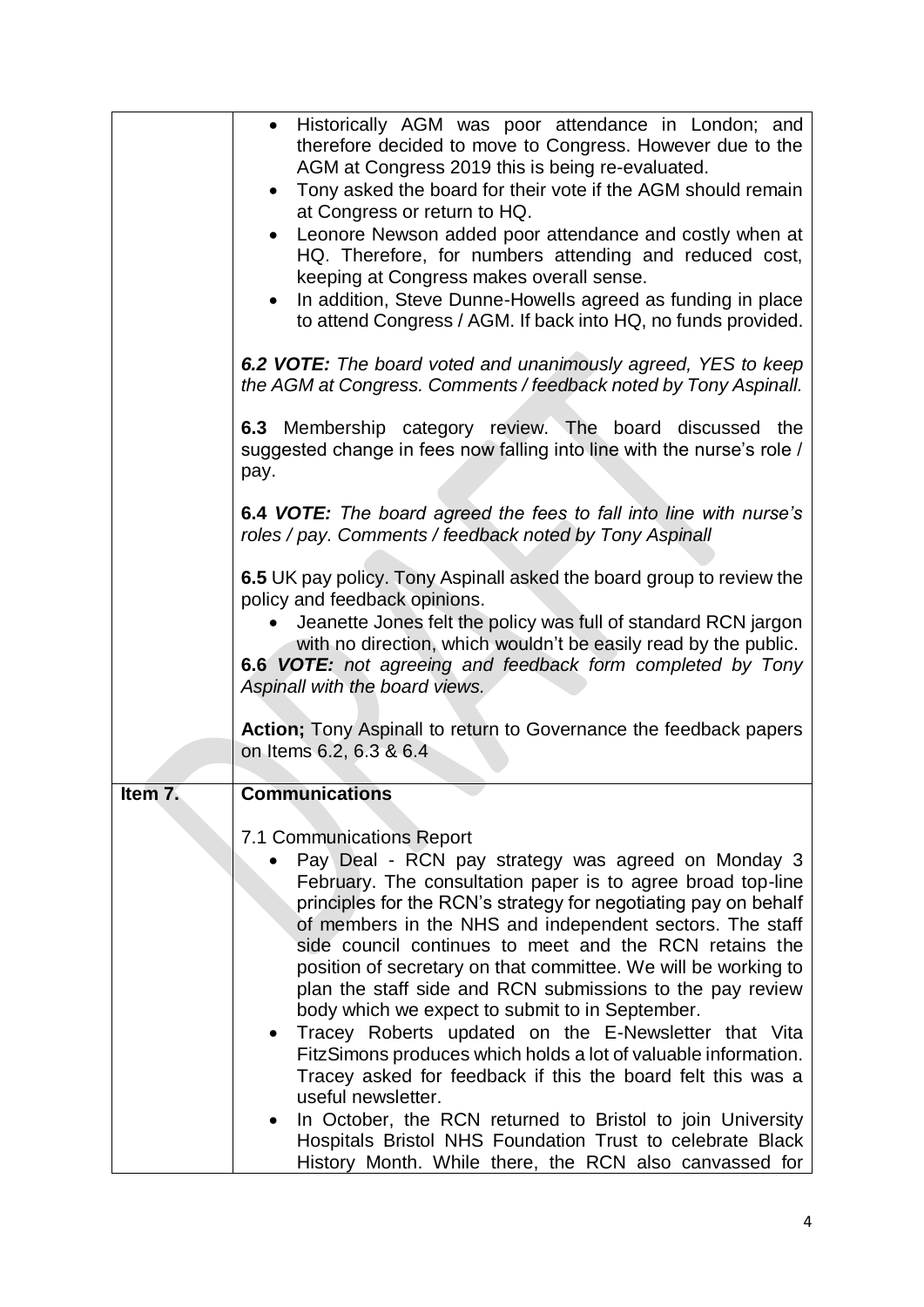| staff who were happy to support nursing.<br>Facebook activity is increasing and looking positive.<br>Branch events really going well and high attendance.<br>$\bullet$<br>Lucy Muchina new South West Regional Director has already<br>attended a press and radio interview for the region.<br>Year of the Nurse - Tracey Roberts updated. This year, 2020,<br>is the International Year of the Nurse and the 200th birthday<br>of Florence Nightingale. We will encourage branches to hold<br>local events to celebrate nursing around International Nurses'<br>Day, which is Tuesday 12 May. |  |
|------------------------------------------------------------------------------------------------------------------------------------------------------------------------------------------------------------------------------------------------------------------------------------------------------------------------------------------------------------------------------------------------------------------------------------------------------------------------------------------------------------------------------------------------------------------------------------------------|--|
|                                                                                                                                                                                                                                                                                                                                                                                                                                                                                                                                                                                                |  |
|                                                                                                                                                                                                                                                                                                                                                                                                                                                                                                                                                                                                |  |
|                                                                                                                                                                                                                                                                                                                                                                                                                                                                                                                                                                                                |  |
|                                                                                                                                                                                                                                                                                                                                                                                                                                                                                                                                                                                                |  |
|                                                                                                                                                                                                                                                                                                                                                                                                                                                                                                                                                                                                |  |
|                                                                                                                                                                                                                                                                                                                                                                                                                                                                                                                                                                                                |  |
|                                                                                                                                                                                                                                                                                                                                                                                                                                                                                                                                                                                                |  |
|                                                                                                                                                                                                                                                                                                                                                                                                                                                                                                                                                                                                |  |
| For the South West region, we would like to celebrate nursing                                                                                                                                                                                                                                                                                                                                                                                                                                                                                                                                  |  |
| by holding a regional conference, open to any RCN member                                                                                                                                                                                                                                                                                                                                                                                                                                                                                                                                       |  |
| in our region, which will focus on the diversity of nursing - the                                                                                                                                                                                                                                                                                                                                                                                                                                                                                                                              |  |
| people in nursing roles and the range of roles in nursing. We                                                                                                                                                                                                                                                                                                                                                                                                                                                                                                                                  |  |
| would like to showcase the best of nursing and excellent<br>nursing practice. Alongside a programme of inspirational                                                                                                                                                                                                                                                                                                                                                                                                                                                                           |  |
| speakers, we would like to include a display with posters from                                                                                                                                                                                                                                                                                                                                                                                                                                                                                                                                 |  |
| members working in a wide range of nursing services,                                                                                                                                                                                                                                                                                                                                                                                                                                                                                                                                           |  |
| showcasing their work. It has been suggested that the event                                                                                                                                                                                                                                                                                                                                                                                                                                                                                                                                    |  |
| will be held early September, centrally in either Taunton or<br>Exeter.                                                                                                                                                                                                                                                                                                                                                                                                                                                                                                                        |  |
| Tracey Roberts asked the board to support the event and                                                                                                                                                                                                                                                                                                                                                                                                                                                                                                                                        |  |
| asked a board member to volunteer to be part of the project-                                                                                                                                                                                                                                                                                                                                                                                                                                                                                                                                   |  |
| planning group. Steve Dunne-Howells volunteered and the<br>board group agreed.                                                                                                                                                                                                                                                                                                                                                                                                                                                                                                                 |  |
| Tony Aspinall will look into venues etc.                                                                                                                                                                                                                                                                                                                                                                                                                                                                                                                                                       |  |
|                                                                                                                                                                                                                                                                                                                                                                                                                                                                                                                                                                                                |  |
| 7.2 Safe Staffing Update                                                                                                                                                                                                                                                                                                                                                                                                                                                                                                                                                                       |  |
| Helen Hancox is now returning as staff lead.<br>• Mike Adams has now taken up post as England Director and                                                                                                                                                                                                                                                                                                                                                                                                                                                                                     |  |
| has will be leading the campaign.                                                                                                                                                                                                                                                                                                                                                                                                                                                                                                                                                              |  |
| Tracey Roberts encouraged asking members to share their                                                                                                                                                                                                                                                                                                                                                                                                                                                                                                                                        |  |
| own stories with how SSEC has effected them.                                                                                                                                                                                                                                                                                                                                                                                                                                                                                                                                                   |  |
| Need to utilise RCNs social media platforms to promote the<br>campaign.                                                                                                                                                                                                                                                                                                                                                                                                                                                                                                                        |  |
| Jeanette Jones has a stand in Bristol's Cabot Circus on the 24                                                                                                                                                                                                                                                                                                                                                                                                                                                                                                                                 |  |
| February. To promote the campaign, Lucy Muchina and Tony                                                                                                                                                                                                                                                                                                                                                                                                                                                                                                                                       |  |
| Aspinall will be attending to support.                                                                                                                                                                                                                                                                                                                                                                                                                                                                                                                                                         |  |
| 7.3 Safe Staffing 2019 Report                                                                                                                                                                                                                                                                                                                                                                                                                                                                                                                                                                  |  |
| Nationally seven work groups encompass all the work for the                                                                                                                                                                                                                                                                                                                                                                                                                                                                                                                                    |  |
| campaign. The RCN nursing department. are also part of this                                                                                                                                                                                                                                                                                                                                                                                                                                                                                                                                    |  |
| There is a learning stream set up for reps.<br>٠                                                                                                                                                                                                                                                                                                                                                                                                                                                                                                                                               |  |
| The RCN are purchasing a van to use for promoting amongst<br>the public. This will be shared amongst the regions over the                                                                                                                                                                                                                                                                                                                                                                                                                                                                      |  |
| year.                                                                                                                                                                                                                                                                                                                                                                                                                                                                                                                                                                                          |  |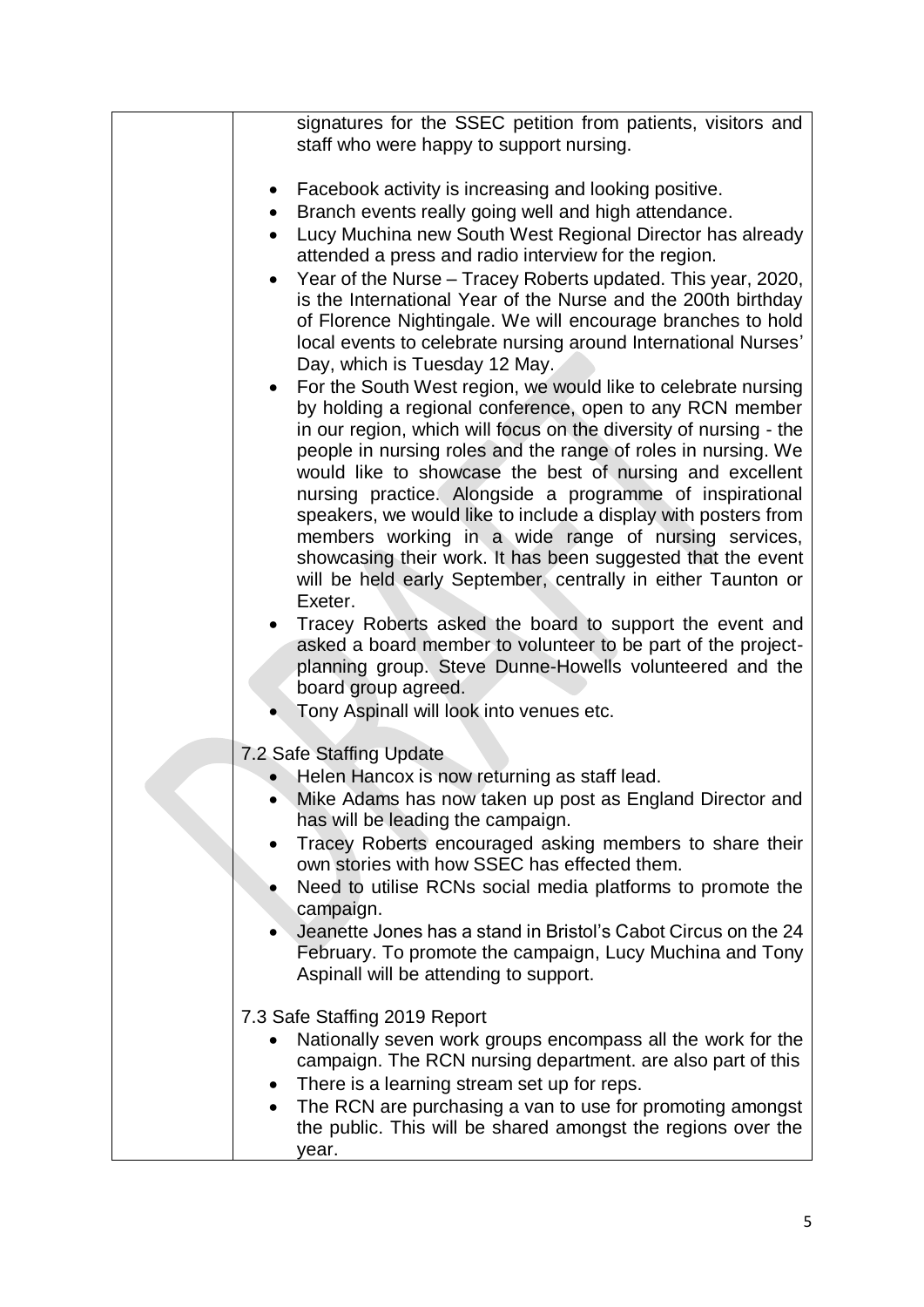|          | • All papers enclosed within the meeting today have been<br>approved, which will see the campaign compelled forward.                  |
|----------|---------------------------------------------------------------------------------------------------------------------------------------|
|          | • The next step is to get members stories to MPs to encourage                                                                         |
|          | their support.                                                                                                                        |
|          | Vicky Brotherton thanked the board for all their support with<br>the SSEC to date.                                                    |
|          | 7.4 Congress 2020 - June 7 to 11.                                                                                                     |
|          | Tony Aspinall updated to the Board that he needs to submit<br>names for ratification from each branch for Congress voting<br>members. |
|          | • Tony asked the Board group to confirm the current list of<br>names for voting members are agreed. The Board group                   |
|          | agreed yes.<br>• With regards to travel, if any of our branch voting members                                                          |
|          | who wish to attend the AGM, need to travel to Liverpool on the<br>Saturday, accommodation<br>has<br>been reserved<br>to               |
|          | accommodate this.<br>Congress will finish at 3pm on the final day, allowing travel<br>time home before 10pm.                          |
|          | However, again with remote areas, it has been agreed if you                                                                           |
|          | would not arrive home until after 10pm, then an extra night's<br>stay would be allowed.                                               |
|          | Future Congress venues have been secured. Liverpool                                                                                   |
|          | 2020/21. Glasgow 2022. Brighton possibly 2023. And next<br>year's Congress will fall back into the month of May.                      |
| Item 8.  | <b>Reporting Bodies</b>                                                                                                               |
|          | <b>Task &amp; Finish Groups</b>                                                                                                       |
|          | <b>None</b>                                                                                                                           |
| Item 9.  | <b>Council Report</b>                                                                                                                 |
|          | Covering papers: 9.1, 9.2, 9.3, 9.4 - Geoffrey Walker had provided                                                                    |
|          | notes from all telephone conferences. Geoffrey had relayed a                                                                          |
|          | message for anyone please feel free to contact him should there be<br>any questions.                                                  |
|          |                                                                                                                                       |
| Item 10. | <b>Reports from Governance Committees</b>                                                                                             |
|          | <b>10.1 Trade Union Committee</b>                                                                                                     |
|          | Papers and notes enclosed – no comments or questions.                                                                                 |
|          | <b>10.2 Professional Nursing Committee</b>                                                                                            |
|          | Papers and notes enclosed – no comments or questions.                                                                                 |
|          | 10.3 HP Committee                                                                                                                     |
|          | Papers and notes enclosed – no comments or questions.                                                                                 |